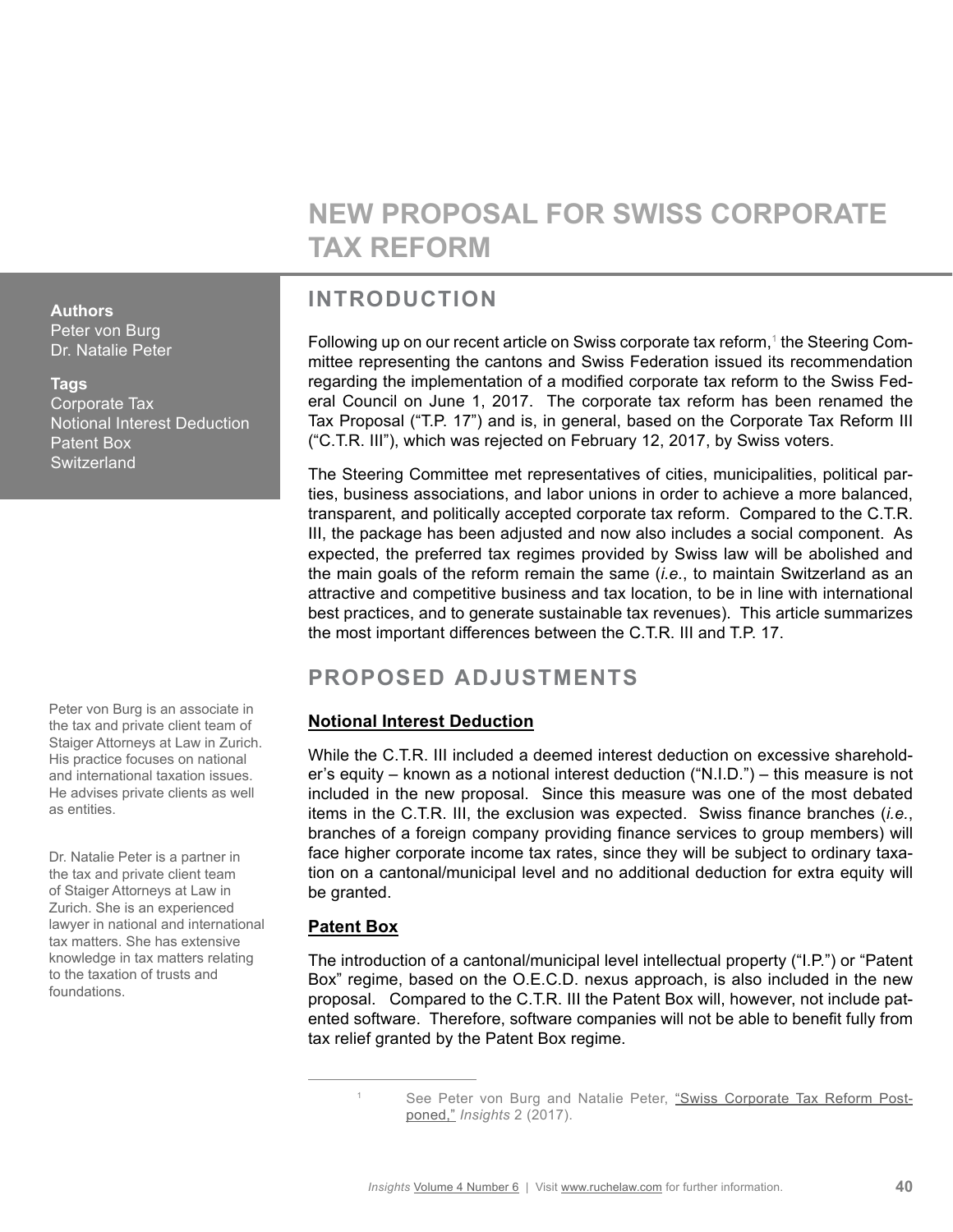#### **Deduction for Research and Development**

In addition to the Patent Box regime, the C.T.R. III provided for an optional deduction of 50% for research and development ("R&D") costs incurred in Switzerland. This optional deduction is included in the T.P. 17 as well. However, the Steering Committee emphasized that the deduction should be limited to personnel expenses. Fees to contract research organizations may not generate the enhanced tax benefit.

#### **Introduction of an Overall Limitation of Tax Reduction at the Cantonal Level**

The measures provided for by the C.T.R. III would have allowed for up to an 80% reduction of taxable profits at the cantonal/municipal level. However, the T.P. 17 has restricted the reduction. Provided a company will be able to benefit from multiple measures of the new proposal, the total reduction will be limited to 70%. Hence, such companies will face slightly higher corporate income tax rates.

#### **Income Tax Rates**

As under the C.T.R. III, it will still be at the discretion of the cantons to decrease cantonal/municipal corporate income tax rates. However, the minimum taxation of qualifying dividend income earned by individuals must be at least 70% under the T.P. 17, whereas under the C.T.R. III the minimum taxation was 60%. This increased taxation of dividend income earned by individuals will mainly impact owners of small- and medium-sized entities ("S.M.E.'s") and will lead to a slightly higher total income taxation.

#### **Family Allowance**

The minimum amount for the family allowance will be increased to CHF 230 for child allowance and CHF 280 for education allowance. Most of the cantons will need to raise payments to comply with the new minimum standards. This measure introduces a social component into the reform that was not part of C.T.R. III.

### **OUTLOOK**

In general, the need for tax reform is undisputed, and it is expected that, following discussion by the Federal Council and the Swiss parliament, the above-mentioned proposals will be included in the final bill. As mentioned above, the removal of the N.I.D. should not generate further discussion, and the N.I.D. most likely will not be included in the final reform. The other proposals discussed above include only small changes to the reform proposals of C.T.R. III and some adjustments may be made after discussion by the Federal Council and the Swiss parliament. Finally, the proposal to increase the family allowance may be questioned by center or right-wing parties, since it is not connected to corporate taxation.

The step-up mechanism – imposing a tax on the realization of undisclosed hidden reserves and self-generated goodwill at a special low tax rate during a transitional period – is not explicitly addressed by the T.P. 17. However, it is anticipated that this mechanism will still be applied for a transitional period.

The T.P. 17 is only in its initial stage. The expected timeline provides that the Federal Council will confirm or adjust the T.P. 17 in June. It is further expected that the Swiss Federal Department of Finance will prepare the draft bill, which will undergo